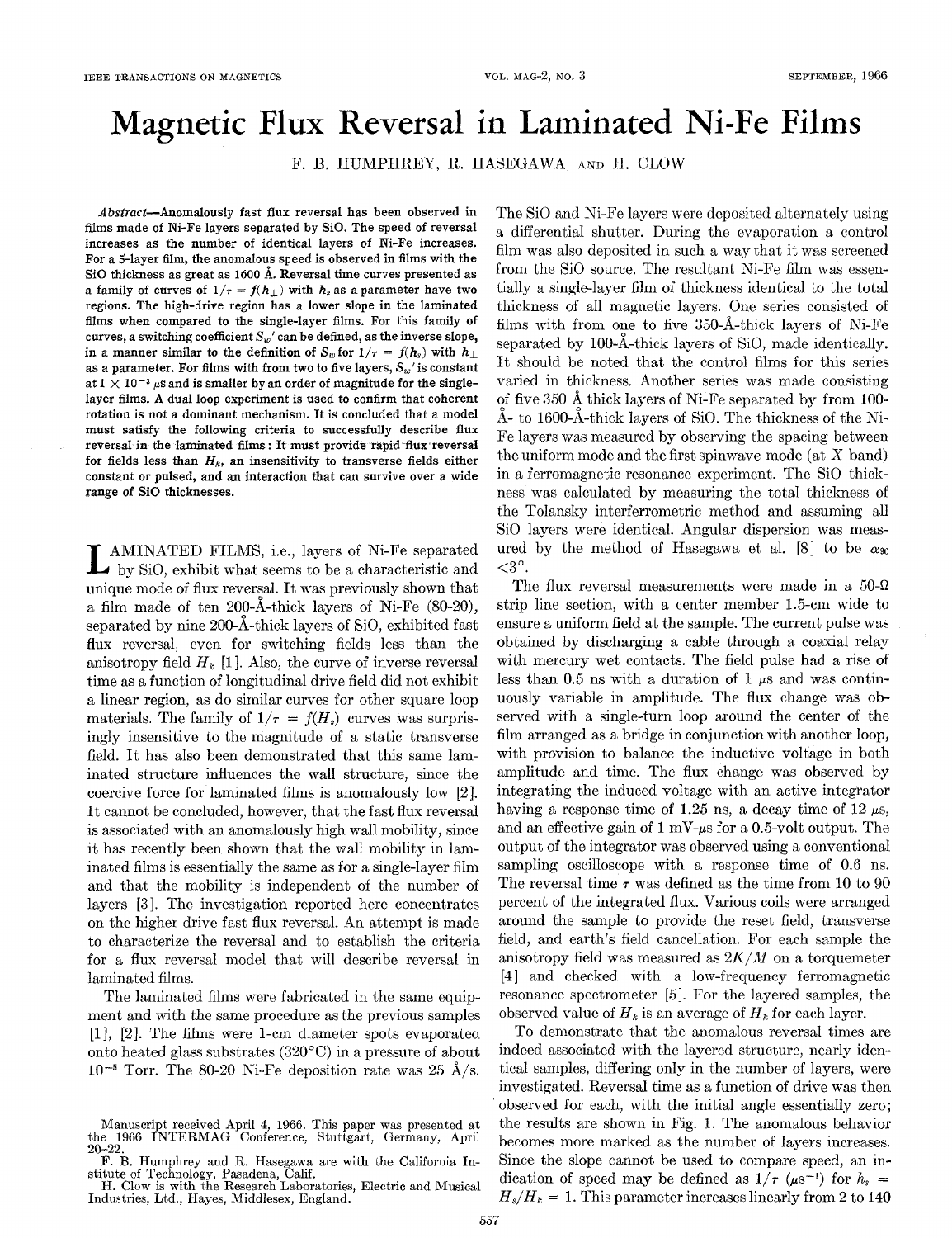



Fig. **1.** Inverse of reversal time as function of normalized drive field with number of layers as parameter.

Fig. 2. Inverse of reversal time as function of normalized drive field with thickness of SiO layers for 5-layer laminated film.



Fig. 3. Inverse of reversal time as function of normalized transverse field with normalized drive field as parameter for 3-layer laminated film. **film for the 3-layer laminated film**).

 $\sim$   $\alpha$ 



**Fig. 4.** Inverse of reversal time as function of normalized transverse field with normalized drive field as parameter for single-layer laminated film. Typical of all control films (this was the control

 $\bar{\gamma}$